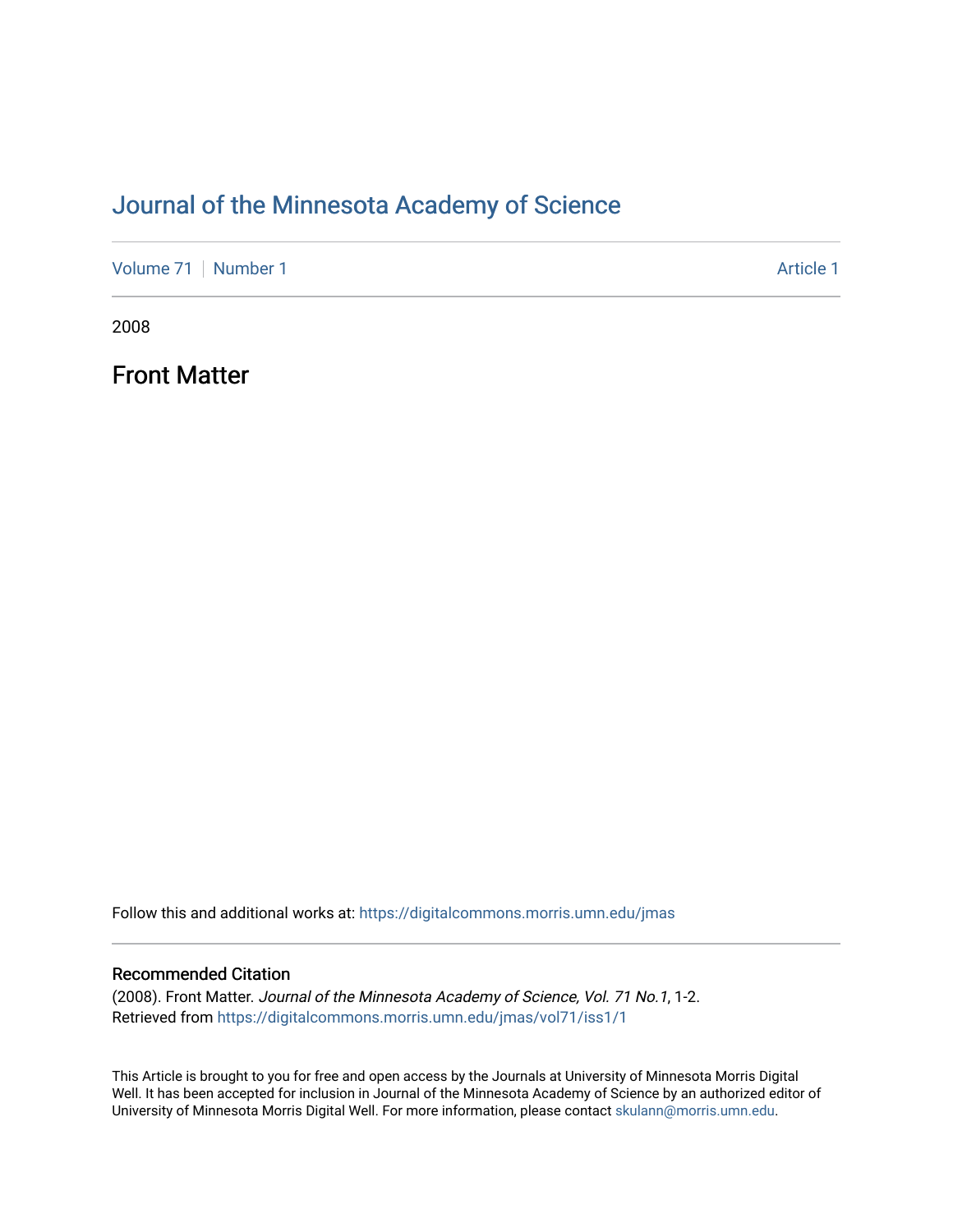**SCIENTIFIC EDITORS** Dr. Don Beimborn

Dr. Gary Phillips

**MANAGING EDITORS** Susan Moro *University of St. Thomas*

Megan Buchanan *MN Academy of Science* 

#### **ANNUAL MEETING COMMITTEE**

Dr. Brian Hyatt, *Chair Bethel University* 

Dr. Wade Neiwert, *Winchell Symposium Chair Bethel University*

> Bryan Anderson *Bethel University*

Dr. Kathryn Hanna *University of MN* 

Dr. Gregg Johnson *Bethel University*

Dr. Gina Mancini-Samuelson *College of St. Catherine's*

> Dr. Wayne Wolsey *Macalester College*

# **Journal of the**  MINNESOTA ACADEMY OF SCIENCE

**Vol. 71 Spring 2008** 

#### **TABLE OF CONTENTS**

*MAS Board, Mission and Programs ..........................................*2

|--|--|--|

Copyright © 2008 by the Minnesota Academy of Science

Published by the Minnesota Academy of Science, 8700 W. 36th Street, Suite 114W, Box 25, St. Louis Park, MN 55426. For membership information, visit the Academy Web site at *www.mnmas.org*

The Minnesota Academy of Science is affiliated with the American Association for the Advancement of Science.

*The Minnesota Academy of Science does not take a stand on issues that may be discussed in articles published in the* Journal*. Readers should bear in mind that views expressed in these articles are strictly those of the authors.* 

*Address Editorial Correspondence to:* Editor, Minnesota Academy of Science, 8700 W. 36th Street, Suite 114W, Box 25, St. Louis Park, MN 55426